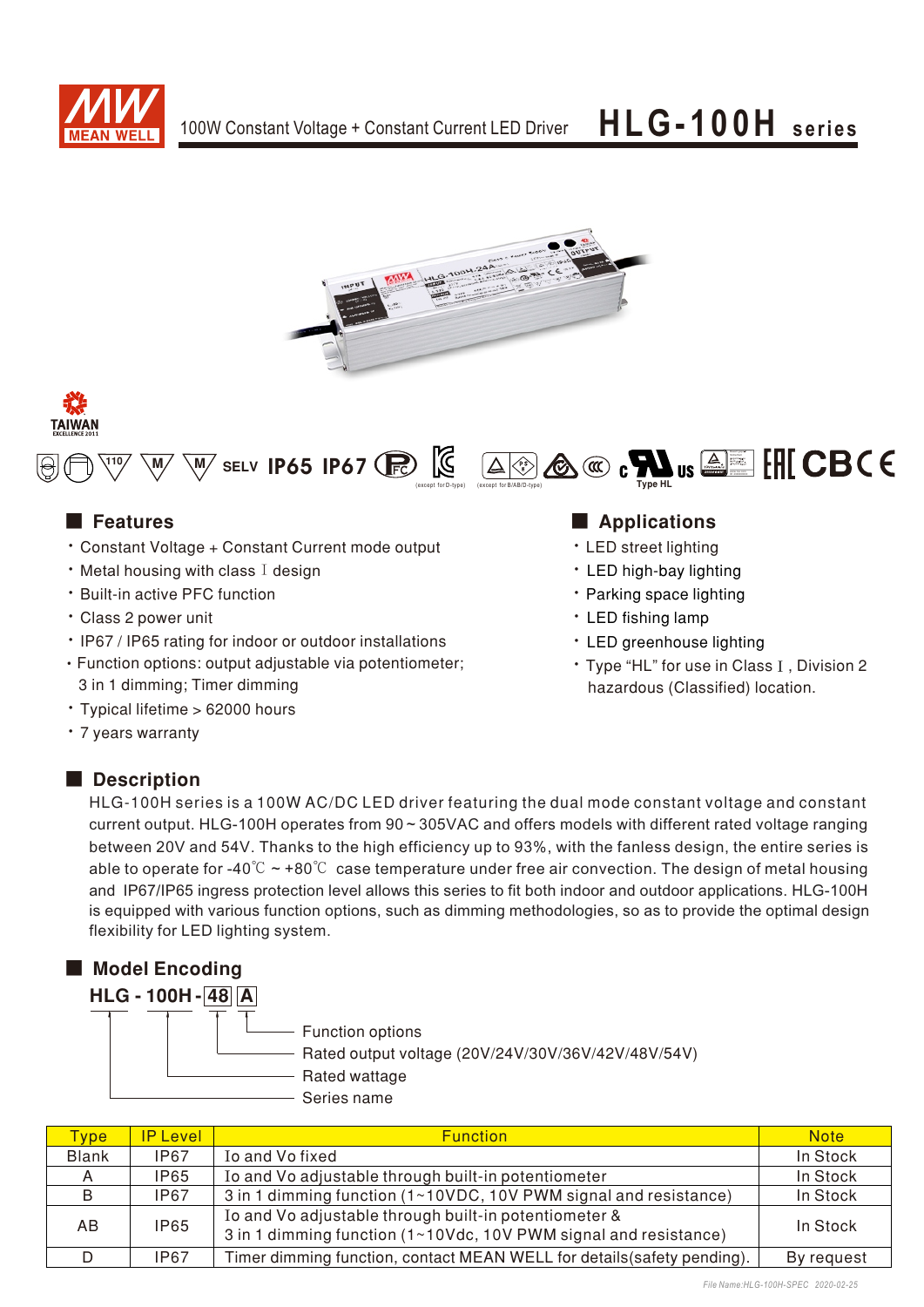

### **SPECIFICATION**

| <b>MODEL</b>        |                                                                                                                                                                                                                                                                                        | HLG-100H-20                                                                                                                                                                                            | HLG-100H-24                                                                        | HLG-100H-30   | HLG-100H-36    | HLG-100H-42   | HLG-100H-48 | HLG-100H-54   |  |
|---------------------|----------------------------------------------------------------------------------------------------------------------------------------------------------------------------------------------------------------------------------------------------------------------------------------|--------------------------------------------------------------------------------------------------------------------------------------------------------------------------------------------------------|------------------------------------------------------------------------------------|---------------|----------------|---------------|-------------|---------------|--|
|                     | <b>DC VOLTAGE</b>                                                                                                                                                                                                                                                                      | <b>20V</b>                                                                                                                                                                                             | <b>24V</b>                                                                         | 30V           | 36V            | 42V           | 48V         | 54V           |  |
|                     | CONSTANT CURRENT REGION Note.4   10 ~ 20V                                                                                                                                                                                                                                              |                                                                                                                                                                                                        | $12 - 24V$                                                                         | $15 - 30V$    | $18 - 36V$     | $21 - 42V$    | $24 - 48V$  | $27 - 54V$    |  |
|                     | <b>RATED CURRENT</b>                                                                                                                                                                                                                                                                   | 4.8A                                                                                                                                                                                                   | 4A                                                                                 | 3.2A          | 2.65A          | 2.28A         | 2A          | 1.77A         |  |
|                     | <b>RATED POWER</b>                                                                                                                                                                                                                                                                     | 96W                                                                                                                                                                                                    | 96W                                                                                | 96W           | 95.4W          | 95.76W        | 96W         | 95.58W        |  |
|                     | RIPPLE & NOISE (max.) Note.2 150mVp-p                                                                                                                                                                                                                                                  |                                                                                                                                                                                                        |                                                                                    |               |                |               |             |               |  |
|                     |                                                                                                                                                                                                                                                                                        | 150mVp-p<br>200mVp-p<br>200mVp-p<br>200mVp-p<br>200mVp-p<br>200mVp-p<br>Adjustable for A/AB-Type only (via built-in potentiometer)                                                                     |                                                                                    |               |                |               |             |               |  |
|                     | VOLTAGE ADJ. RANGE                                                                                                                                                                                                                                                                     | $17 - 22V$                                                                                                                                                                                             | $22 - 27V$                                                                         | $27 - 33V$    | $33 - 40V$     |               |             |               |  |
| <b>OUTPUT</b>       |                                                                                                                                                                                                                                                                                        |                                                                                                                                                                                                        |                                                                                    |               |                | $38 - 46V$    | $43 - 53V$  | $49 - 58V$    |  |
|                     | <b>CURRENT ADJ. RANGE</b>                                                                                                                                                                                                                                                              |                                                                                                                                                                                                        | Adjustable for A/AB-Type only (via built-in potentiometer)                         |               |                |               |             |               |  |
|                     |                                                                                                                                                                                                                                                                                        | $3 - 4.8A$                                                                                                                                                                                             | $2.5 - 4A$                                                                         | $2 - 3.2A$    | $1.65 - 2.65A$ | $1.4 - 2.28A$ | $1.25 - 2A$ | $1.1 - 1.77A$ |  |
|                     | <b>VOLTAGE TOLERANCE Note.3</b>                                                                                                                                                                                                                                                        | ±1.0%                                                                                                                                                                                                  | ±1.0%                                                                              | ±1.0%         | ±1.0%          | ±1.0%         | ±1.0%       | ±1.0%         |  |
|                     | <b>LINE REGULATION</b>                                                                                                                                                                                                                                                                 | ±0.5%                                                                                                                                                                                                  | ±0.5%                                                                              | ±0.5%         | ±0.5%          | ±0.5%         | ±0.5%       | ±0.5%         |  |
|                     | <b>LOAD REGULATION</b>                                                                                                                                                                                                                                                                 | ±0.5%                                                                                                                                                                                                  | ±0.5%                                                                              | ±0.5%         | ±0.5%          | $\pm 0.5\%$   | ±0.5%       | ±0.5%         |  |
|                     | <b>SETUP, RISE TIME</b>                                                                                                                                                                                                                                                                | Note.6 1200ms, 50ms/115VAC 500ms, 50ms/230VAC                                                                                                                                                          |                                                                                    |               |                |               |             |               |  |
|                     | HOLD UP TIME (Typ.)                                                                                                                                                                                                                                                                    | 16ms / 115VAC, 230VAC                                                                                                                                                                                  |                                                                                    |               |                |               |             |               |  |
|                     |                                                                                                                                                                                                                                                                                        | $127 - 431VDC$<br>$90 \sim 305$ VAC                                                                                                                                                                    |                                                                                    |               |                |               |             |               |  |
|                     | <b>VOLTAGE RANGE</b><br>Note.5                                                                                                                                                                                                                                                         | (Please refer to "STATIC CHARACTERISTIC" section)                                                                                                                                                      |                                                                                    |               |                |               |             |               |  |
|                     | <b>FREQUENCY RANGE</b>                                                                                                                                                                                                                                                                 | $47 \sim 63$ Hz                                                                                                                                                                                        |                                                                                    |               |                |               |             |               |  |
|                     |                                                                                                                                                                                                                                                                                        | PF≧0.98/115VAC, PF≧0.95/230VAC, PF≧0.93/277VAC @ full load                                                                                                                                             |                                                                                    |               |                |               |             |               |  |
|                     | <b>POWER FACTOR (Typ.)</b>                                                                                                                                                                                                                                                             | (Please refer to "POWER FACTOR (PF) CHARACTERISTIC" section)                                                                                                                                           |                                                                                    |               |                |               |             |               |  |
|                     |                                                                                                                                                                                                                                                                                        | THD<20% (@load≧60%/115VAC,230VAC; @load≧75%/277VAC)                                                                                                                                                    |                                                                                    |               |                |               |             |               |  |
| <b>INPUT</b>        | <b>TOTAL HARMONIC DISTORTION</b>                                                                                                                                                                                                                                                       |                                                                                                                                                                                                        | (Please refer to "TOTAL HARMONIC DISTORTION (THD)" section)                        |               |                |               |             |               |  |
|                     |                                                                                                                                                                                                                                                                                        | 93%                                                                                                                                                                                                    | 93%                                                                                | 93%           |                | 93%           | 93%         | 93%           |  |
|                     | <b>EFFICIENCY (Typ.)</b>                                                                                                                                                                                                                                                               |                                                                                                                                                                                                        |                                                                                    |               | 93%            |               |             |               |  |
|                     | <b>AC CURRENT (Typ.)</b>                                                                                                                                                                                                                                                               | 1.2A / 115VAC                                                                                                                                                                                          | 0.55A / 230VAC                                                                     | 0.5A / 277VAC |                |               |             |               |  |
|                     | <b>INRUSH CURRENT (Typ.)</b>                                                                                                                                                                                                                                                           | COLD START 60A(twidth=415µs measured at 50% Ipeak) at 230VAC; Per NEMA 410                                                                                                                             |                                                                                    |               |                |               |             |               |  |
|                     | MAX. No. of PSUs on 16A                                                                                                                                                                                                                                                                | 4 units (circuit breaker of type B) / 8 units (circuit breaker of type C) at 230VAC                                                                                                                    |                                                                                    |               |                |               |             |               |  |
|                     | <b>CIRCUIT BREAKER</b>                                                                                                                                                                                                                                                                 |                                                                                                                                                                                                        |                                                                                    |               |                |               |             |               |  |
|                     | <b>LEAKAGE CURRENT</b>                                                                                                                                                                                                                                                                 | <0.75mA/277VAC                                                                                                                                                                                         |                                                                                    |               |                |               |             |               |  |
|                     | <b>OVER CURRENT</b>                                                                                                                                                                                                                                                                    | $95 - 106\%$                                                                                                                                                                                           |                                                                                    |               |                |               |             |               |  |
|                     |                                                                                                                                                                                                                                                                                        | Constant current limiting, recovers automatically after fault condition is removed                                                                                                                     |                                                                                    |               |                |               |             |               |  |
|                     | <b>SHORT CIRCUIT</b>                                                                                                                                                                                                                                                                   |                                                                                                                                                                                                        | Constant current limiting, recovers automatically after fault condition is removed |               |                |               |             |               |  |
| <b>PROTECTION</b>   |                                                                                                                                                                                                                                                                                        | $23 - 27V$                                                                                                                                                                                             | $28 - 34V$                                                                         | $34 - 38V$    | $41 - 46V$     | $47 - 53V$    | $54 - 63V$  | $59 - 65V$    |  |
|                     | <b>OVER VOLTAGE</b>                                                                                                                                                                                                                                                                    |                                                                                                                                                                                                        | Shut down o/p voltage with auto-recovery or re-power on to recovery                |               |                |               |             |               |  |
|                     | <b>OVER TEMPERATURE</b>                                                                                                                                                                                                                                                                | Shut down o/p voltage, recovers automatically after temperature goes down                                                                                                                              |                                                                                    |               |                |               |             |               |  |
|                     | <b>WORKING TEMP.</b>                                                                                                                                                                                                                                                                   | Tcase=-40~+80°C (Please refer to "OUTPUT LOAD vs TEMPERATURE" section)                                                                                                                                 |                                                                                    |               |                |               |             |               |  |
|                     | <b>MAX. CASE TEMP.</b>                                                                                                                                                                                                                                                                 | Tcase= $+80^{\circ}$ C                                                                                                                                                                                 |                                                                                    |               |                |               |             |               |  |
|                     | <b>WORKING HUMIDITY</b>                                                                                                                                                                                                                                                                | 20 ~ 95% RH non-condensing                                                                                                                                                                             |                                                                                    |               |                |               |             |               |  |
| <b>ENVIRONMENT</b>  | <b>STORAGE TEMP., HUMIDITY</b>                                                                                                                                                                                                                                                         | $-40 \sim +80^{\circ}$ C, 10 ~ 95% RH                                                                                                                                                                  |                                                                                    |               |                |               |             |               |  |
|                     | <b>TEMP. COEFFICIENT</b>                                                                                                                                                                                                                                                               |                                                                                                                                                                                                        |                                                                                    |               |                |               |             |               |  |
|                     | <b>VIBRATION</b>                                                                                                                                                                                                                                                                       | $\pm$ 0.03%/°C (0 ~ 60°C)                                                                                                                                                                              |                                                                                    |               |                |               |             |               |  |
|                     |                                                                                                                                                                                                                                                                                        | 10 $\sim$ 500Hz, 5G 12min./1 cycle, period for 72min. each along X, Y, Z axes<br>UL8750(type"HL"), CSA C22.2 No. 250.0-08; EN/AS/NZS 61347-1, EN/AS/NZS 61347-2-13 independent; GB19510.1, GB19510.14, |                                                                                    |               |                |               |             |               |  |
|                     | <b>SAFETY STANDARDS</b><br>Note.8                                                                                                                                                                                                                                                      | IP65 or IP67, J61347-1, J61347-2-13(except for B,AB and D-type), KC61347-1,KC61347-2-13(except for D-type),                                                                                            |                                                                                    |               |                |               |             |               |  |
|                     |                                                                                                                                                                                                                                                                                        | EAC TP TC 004 approved; design refer to UL60950-1, TUV EN60950-1                                                                                                                                       |                                                                                    |               |                |               |             |               |  |
| <b>SAFETY &amp;</b> | <b>WITHSTAND VOLTAGE</b>                                                                                                                                                                                                                                                               | I/P-O/P:3.75KVAC I/P-FG:2KVAC O/P-FG:1.5KVAC                                                                                                                                                           |                                                                                    |               |                |               |             |               |  |
| <b>EMC</b>          | <b>ISOLATION RESISTANCE</b>                                                                                                                                                                                                                                                            | I/P-O/P, I/P-FG, O/P-FG:100M Ohms / 500VDC / 25 °C / 70% RH                                                                                                                                            |                                                                                    |               |                |               |             |               |  |
|                     | <b>EMC EMISSION</b><br>Note.8                                                                                                                                                                                                                                                          | Compliance to EN55015, EN55032 Class B, EN61000-3-2 Class C (@ load≧60%); EN61000-3-3, GB17743 and GB17625.1, EAC TP TC 020                                                                            |                                                                                    |               |                |               |             |               |  |
|                     | <b>EMC IMMUNITY</b>                                                                                                                                                                                                                                                                    | Compliance to EN61000-4-2,3,4,5,6,8,11, EN61547, EN55024, light industry level (surge immunity Line-Earth 4KV, Line-Line 2KV),                                                                         |                                                                                    |               |                |               |             |               |  |
|                     |                                                                                                                                                                                                                                                                                        | EAC TP TC 020                                                                                                                                                                                          |                                                                                    |               |                |               |             |               |  |
|                     | <b>MTBF</b>                                                                                                                                                                                                                                                                            | 192.2K hrs min.                                                                                                                                                                                        | MIL-HDBK-217F $(25^{\circ}C)$                                                      |               |                |               |             |               |  |
| <b>OTHERS</b>       | <b>DIMENSION</b>                                                                                                                                                                                                                                                                       | 220*68*38.8mm (L*W*H)                                                                                                                                                                                  |                                                                                    |               |                |               |             |               |  |
|                     | <b>PACKING</b>                                                                                                                                                                                                                                                                         | 1.12Kg; 12pcs/14.4Kg/0.8CUFT                                                                                                                                                                           |                                                                                    |               |                |               |             |               |  |
| <b>NOTE</b>         | 1. All parameters NOT specially mentioned are measured at 230VAC input, rated current and 25°C of ambient temperature.                                                                                                                                                                 |                                                                                                                                                                                                        |                                                                                    |               |                |               |             |               |  |
|                     | 2. Ripple & noise are measured at 20MHz of bandwidth by using a 12" twisted pair-wire terminated with a 0.1uf & 47uf parallel capacitor.                                                                                                                                               |                                                                                                                                                                                                        |                                                                                    |               |                |               |             |               |  |
|                     | 3. Tolerance: includes set up tolerance, line regulation and load regulation.                                                                                                                                                                                                          |                                                                                                                                                                                                        |                                                                                    |               |                |               |             |               |  |
|                     | 4. Please refer to "DRIVING METHODS OF LED MODULE".                                                                                                                                                                                                                                    |                                                                                                                                                                                                        |                                                                                    |               |                |               |             |               |  |
|                     | 5. De-rating may be needed under low input voltages. Please refer to "STATIC CHARACTERISTIC" sections for details.                                                                                                                                                                     |                                                                                                                                                                                                        |                                                                                    |               |                |               |             |               |  |
|                     | 6. Length of set up time is measured at first cold start. Turning ON/OFF the driver may lead to increase of the set up time.                                                                                                                                                           |                                                                                                                                                                                                        |                                                                                    |               |                |               |             |               |  |
|                     | 7. The driver is considered as a component that will be operated in combination with final equipment. Since EMC performance will be affected by the<br>complete installation, the final equipment manufacturers must re-qualify EMC Directive on the complete installation again.      |                                                                                                                                                                                                        |                                                                                    |               |                |               |             |               |  |
|                     | 8. To fulfill requirements of the latest ErP regulation for lighting fixtures, this LED driver can only be used behind a switch without permanently                                                                                                                                    |                                                                                                                                                                                                        |                                                                                    |               |                |               |             |               |  |
|                     | connected to the mains.<br>9. This series meets the typical life expectancy of >62,000 hours of operation when Tcase, particularly (tc) point (or TMP, per DLC), is about 80℃ or less.<br>10. Please refer to the warranty statement on MEAN WELL's website at http://www.meanwell.com |                                                                                                                                                                                                        |                                                                                    |               |                |               |             |               |  |
|                     |                                                                                                                                                                                                                                                                                        |                                                                                                                                                                                                        |                                                                                    |               |                |               |             |               |  |
|                     |                                                                                                                                                                                                                                                                                        |                                                                                                                                                                                                        |                                                                                    |               |                |               |             |               |  |
|                     | 11. The ambient temperature derating of 3.5°C/1000m with fanless models and of 5°C/1000m with fan models for operating altitude higher than 2000m(6500ft).                                                                                                                             |                                                                                                                                                                                                        |                                                                                    |               |                |               |             |               |  |
|                     |                                                                                                                                                                                                                                                                                        | 12. For any application note and IP water proof function installation caution, please refer our user manual before using.                                                                              |                                                                                    |               |                |               |             |               |  |
|                     | https://www.meanwell.com/Upload/PDF/LED EN.pdf                                                                                                                                                                                                                                         |                                                                                                                                                                                                        |                                                                                    |               |                |               |             |               |  |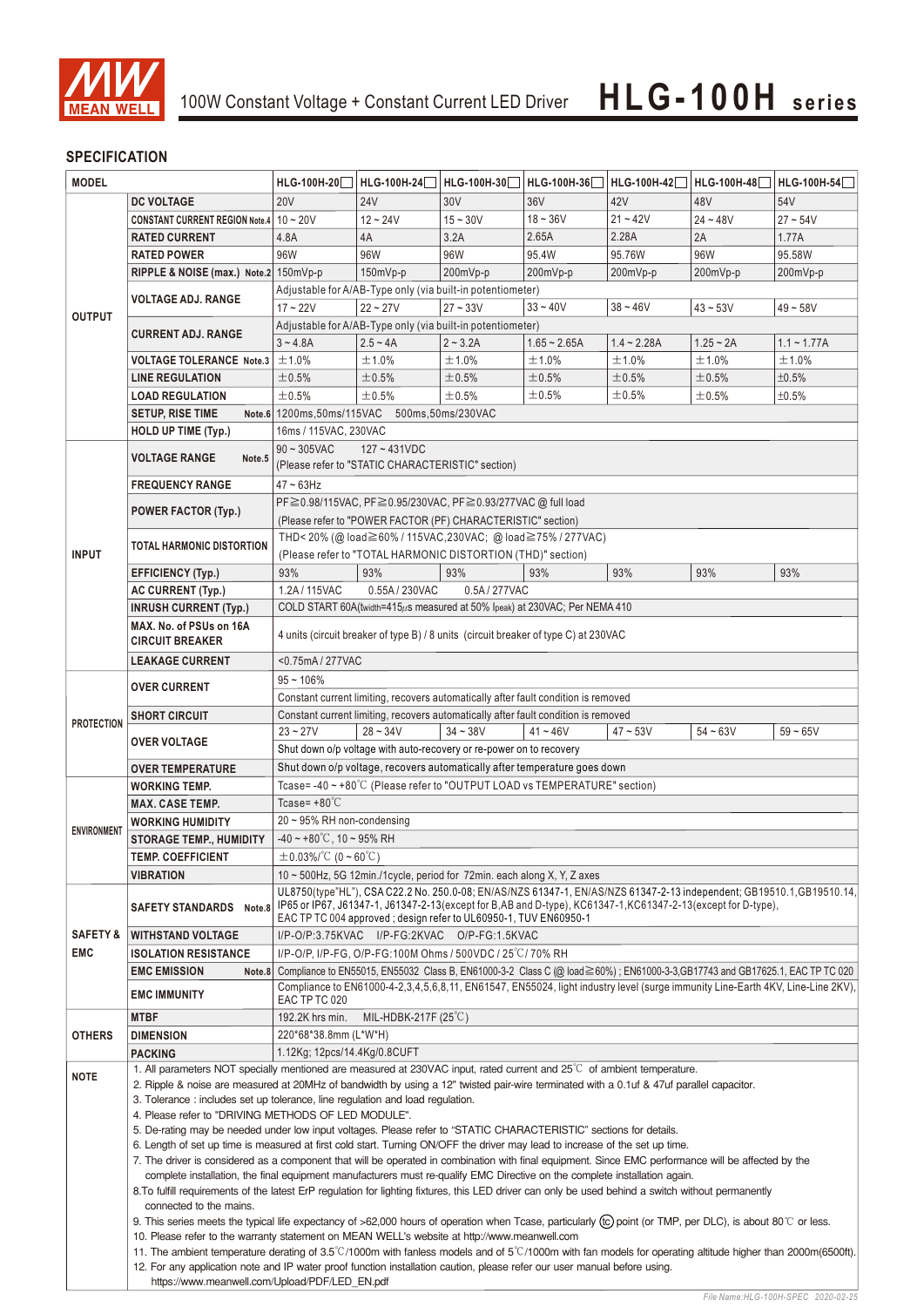

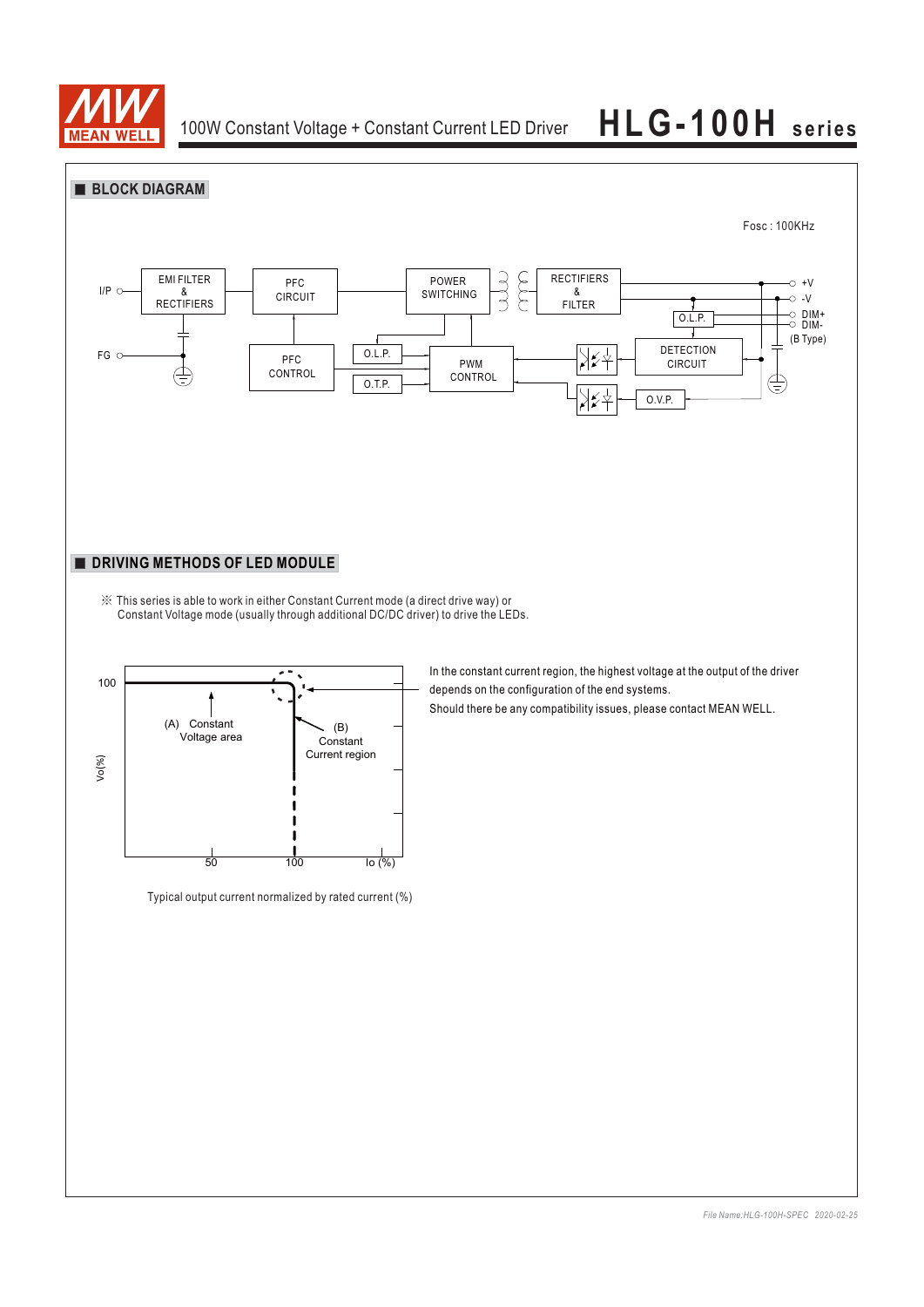

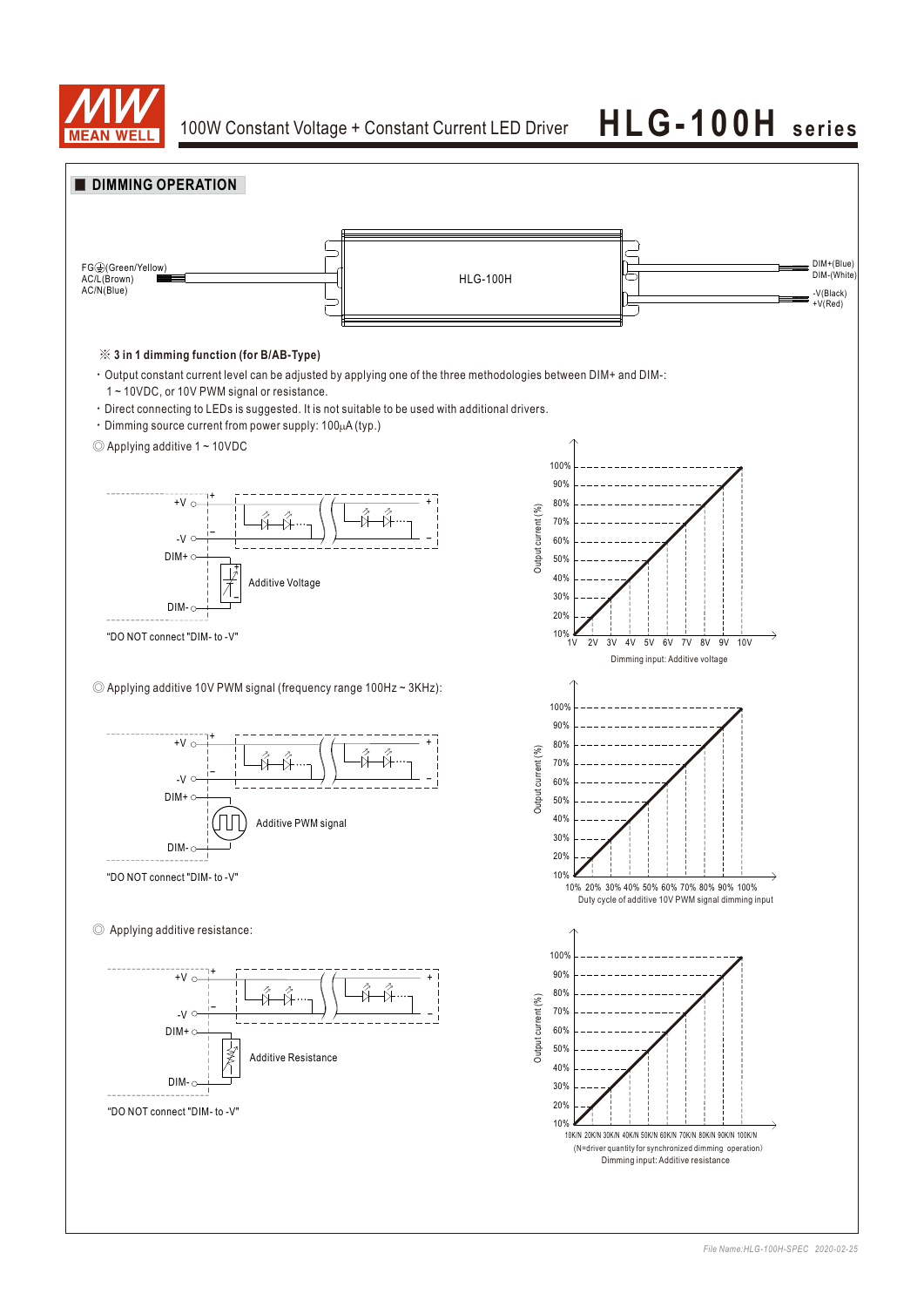

Note: In the case of turning the lighting fixture down to 0% brightness, please refer to the configuration as follow, or please contact MEAN WELL for other options.



Using a switch and relay can turn ON/OFF the lighting fixture.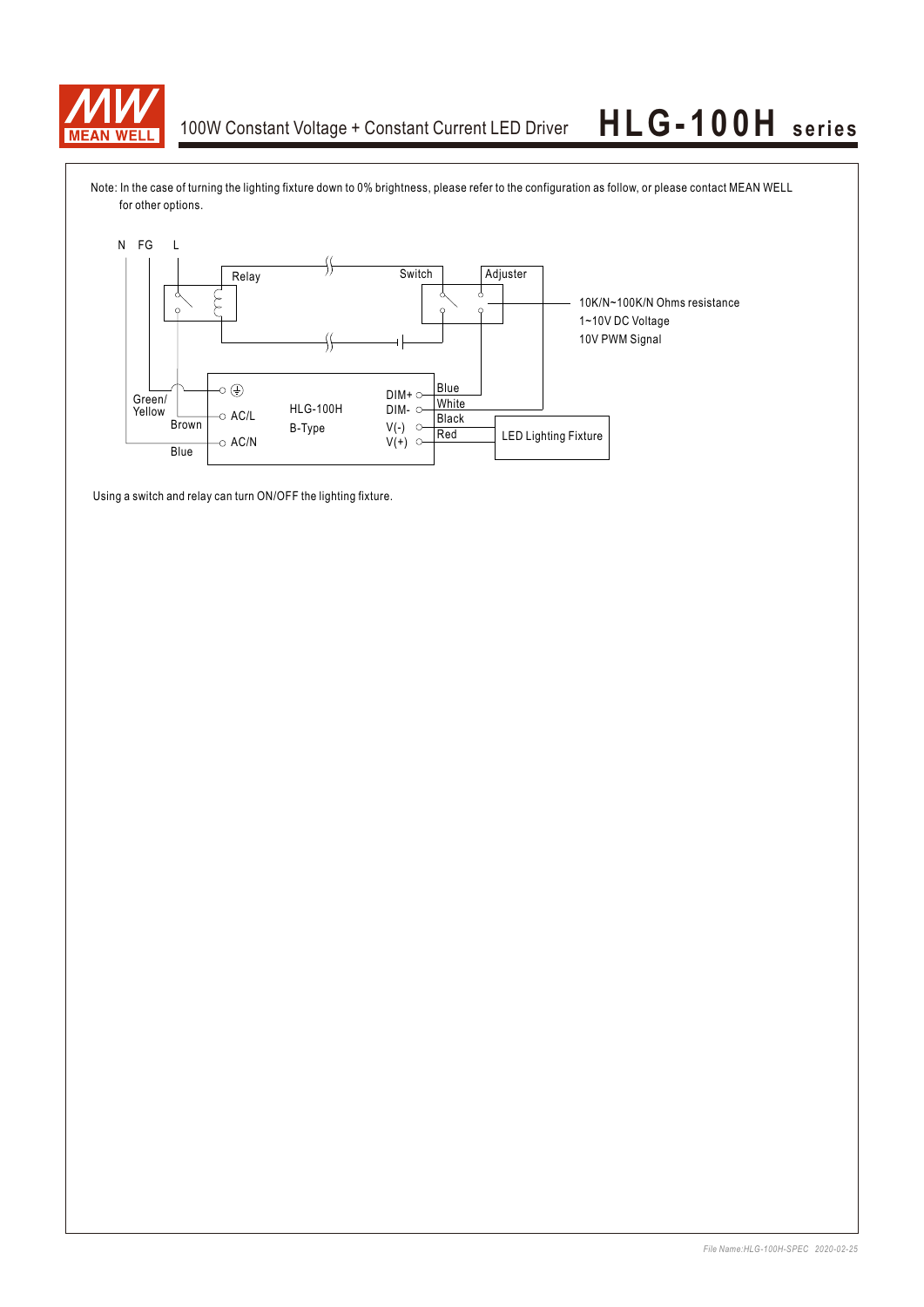

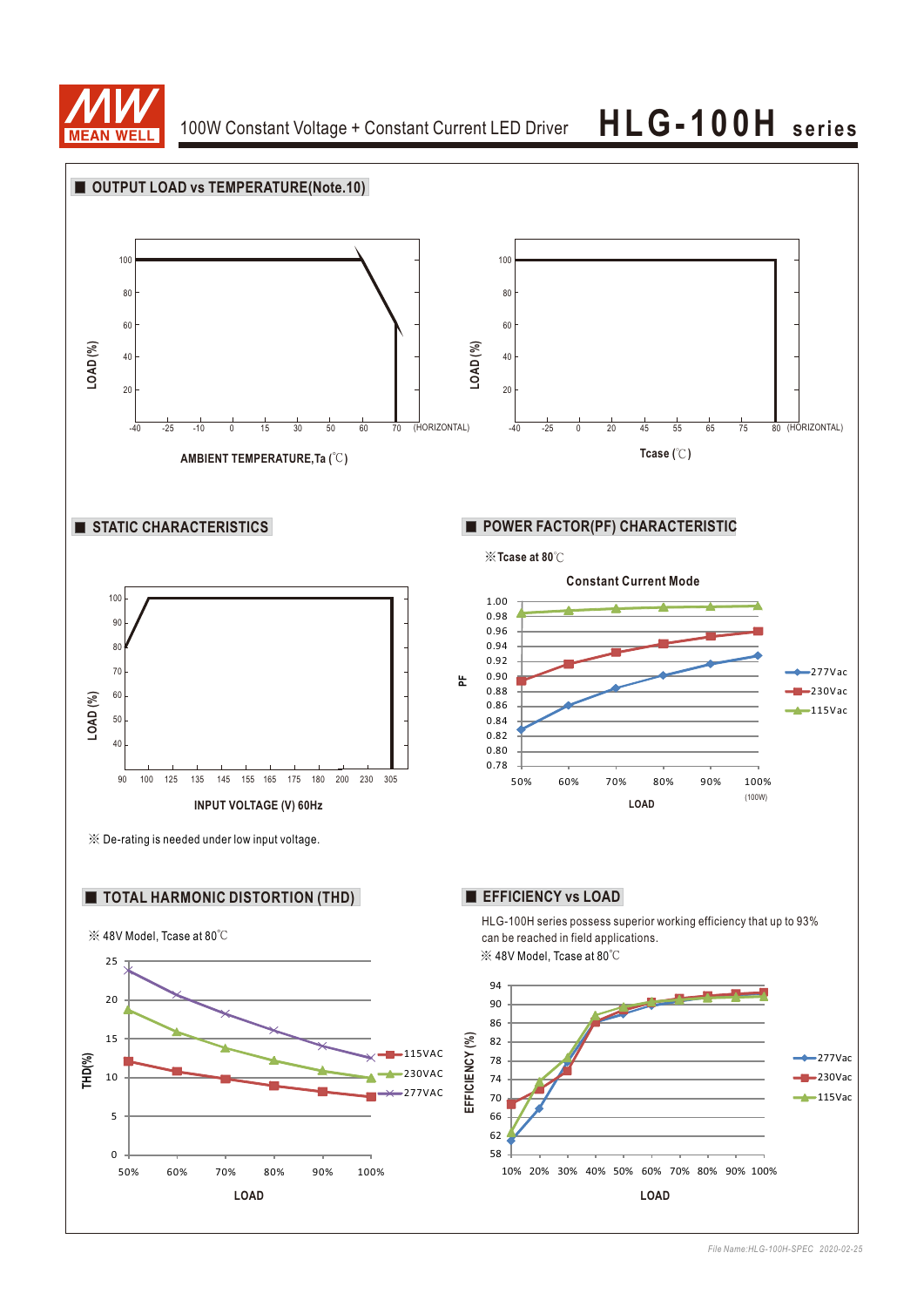

**LIFE TIME**

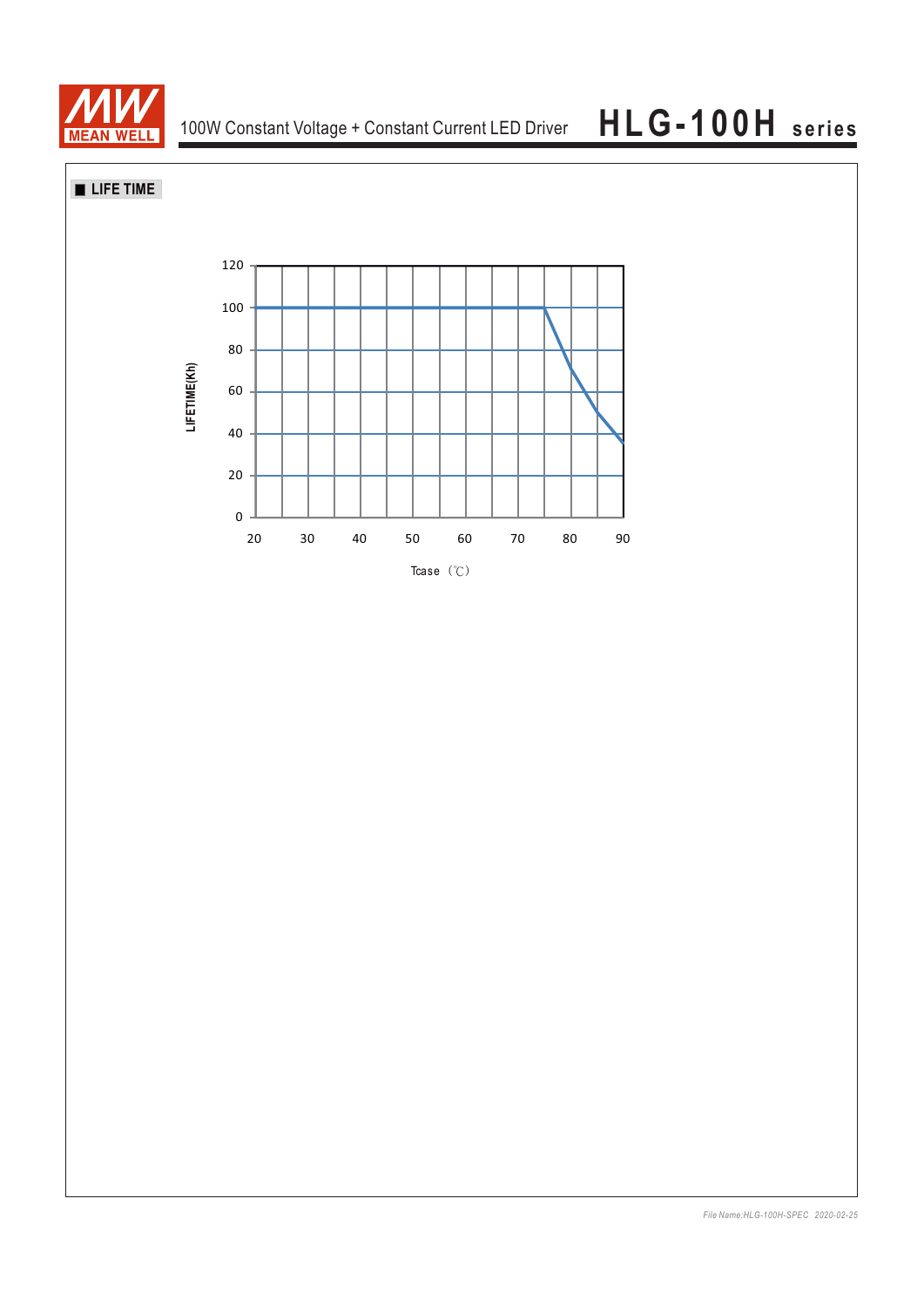

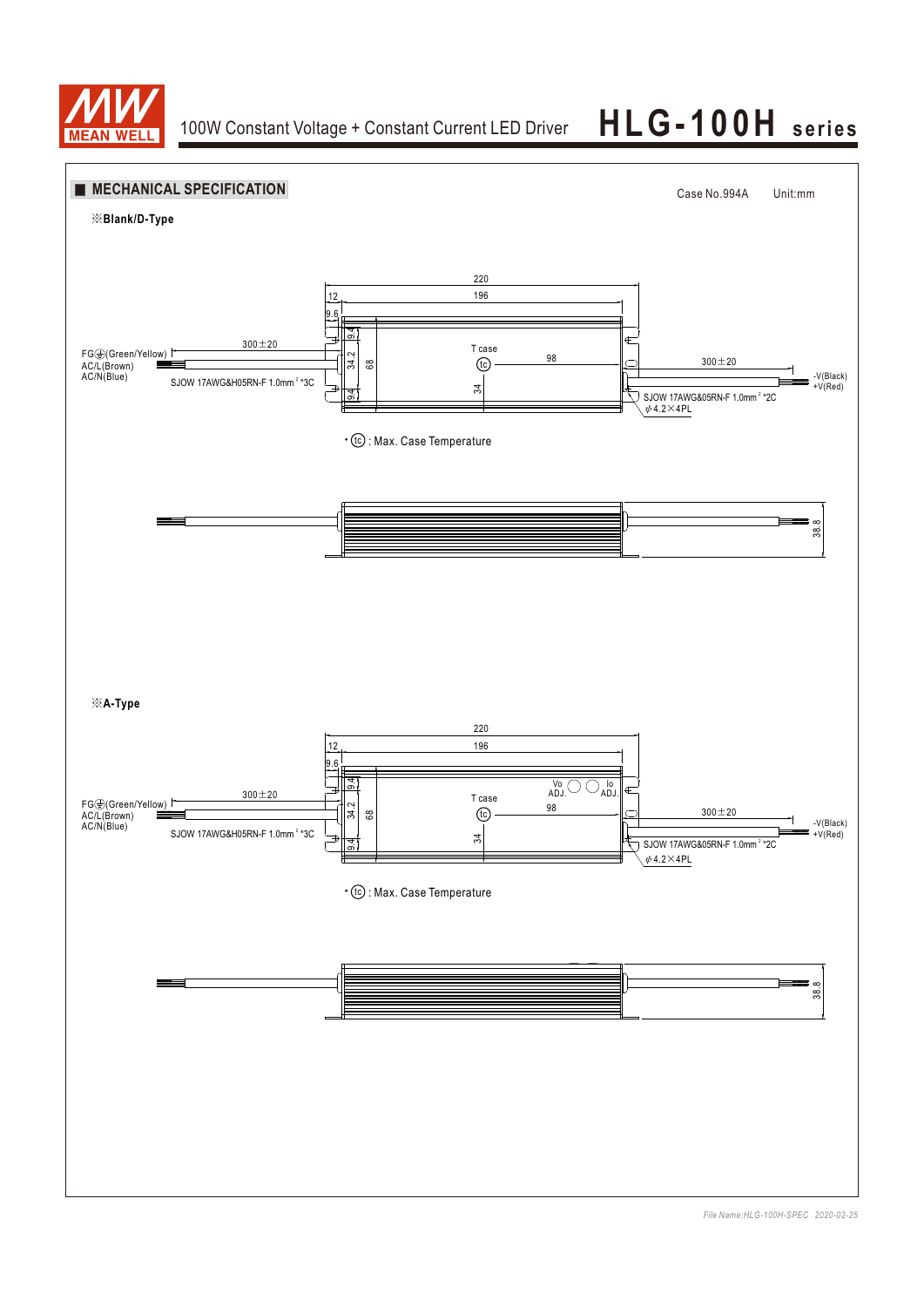